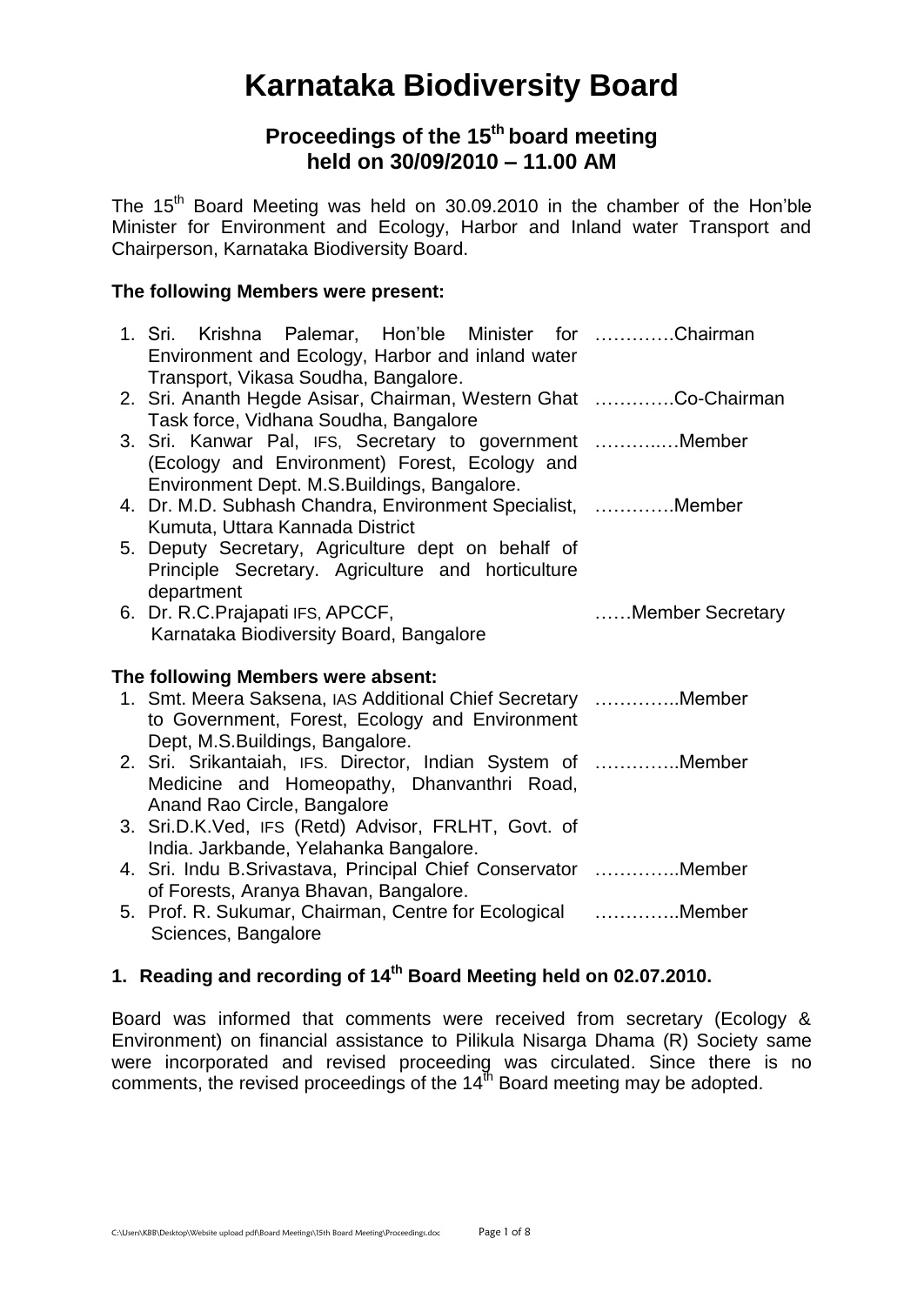# **2. Action taken on 14 th Board Meeting proceeding held on 02.07.2010:**

# **8/11 – Providing suitable staff to Karnataka Biodiversity Board**

The board was informed that Director, (AYUSH) is yet to take action to provide a Deputy Director (AYUSH) to the Board.

# **9/1 – Survey of Bio-industries utilizing Bio-resources.**

The member secretary informed the board that the report on the survey report has been prepared and submitted to National Biodiversity Authority. This survey report gives information on quantity of resources used by bio industries. This help in regulating the bio resources use. The National Biodiversity Authority has released the same at Chandigarh and asked other state also the similar report.

# **10/1 – Establishment of Dry Zone Biodiversity Conservation site networks.**

On this the secretary (Ecology & Environment), suggested to write a letter to PCCF (Head of Forest Force) asking to raise the seedlings of RET species mentioned in the survey report of Centre for sustainable development. Board accepted the suggestion.

# **11/13 – Conducting of Workshops in 2009-10**

The Board noted the action taken.

# **12/1 – Research Project on Nallur Tamarind Heritage Site**

The Board noted the action taken.

# **12/21 – Biodiversity Award**

The Board noted the action taken Prof. Subash Chandra asked for clarification whether Agro Biodiversity Award will include the domestic animals also. The Member Secretary clarified that for conservation of domestic and local breeds of animals separate award will be given.

# **12/22 – Protection of Mangroves**

The board was informed that the report from the PCCF is awaited. Action will be taken on receipt of the same.

# **13/1 - Providing financial assistance to Eco-watch programme.**

The Board noted the action taken.

# **13/2 - Providing financial assistance to Karnataka Grameena Parmprika Vydya Parishath, Gadag.**

The Board noted the action taken.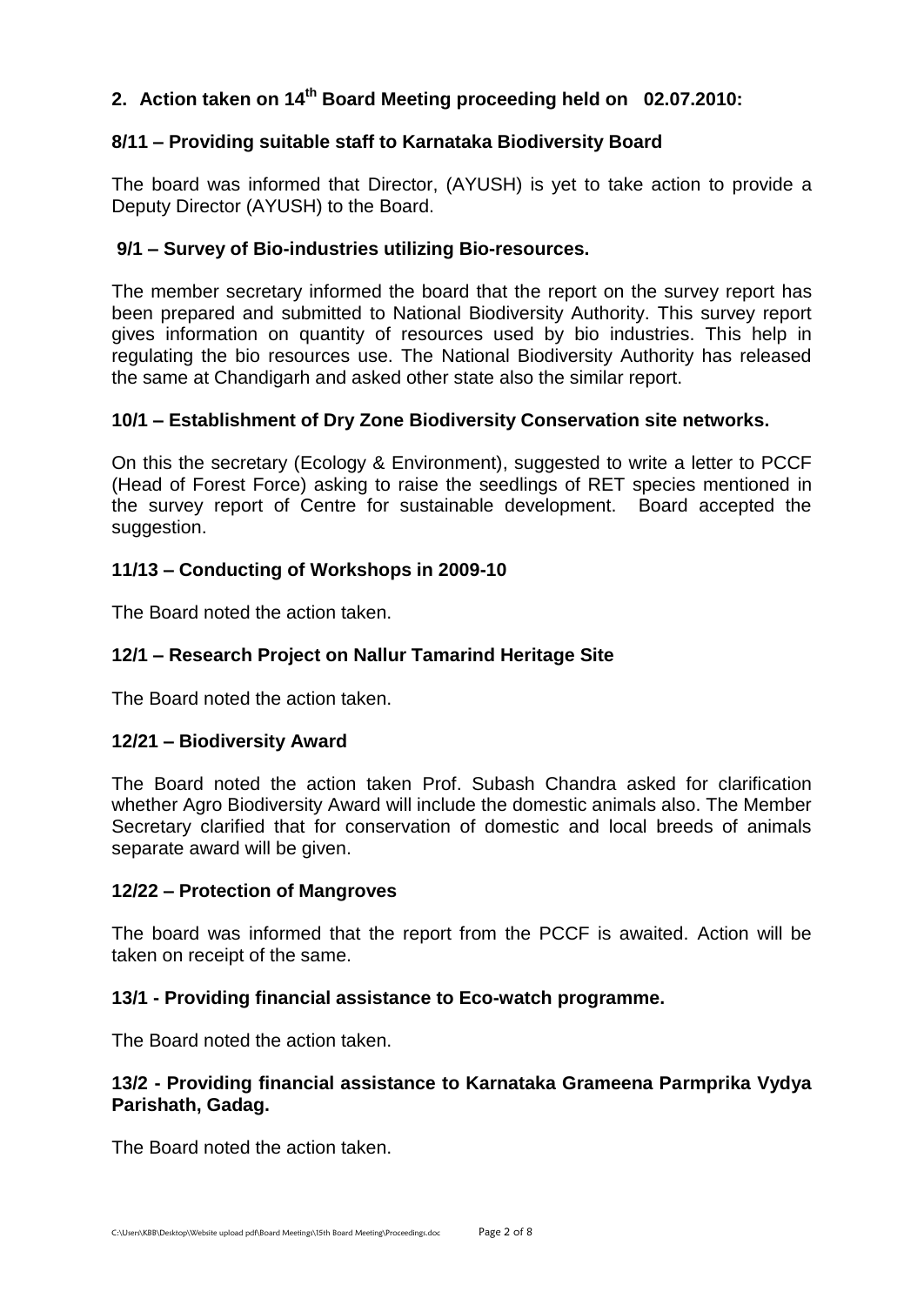# **13/3 - Field study on Cultural Biodiversity in Karnataka**

The Board noted the action taken.

# **13/5 – Conducting Consultative Meeting on Biodiversity**

The Board noted the action taken.

# **13/6 – Declaring Ambargudda as Heritage Site**

The board was informed that preliminary notification has to be issued by the government. Sri. Kanwarpal, Secretary (Environment & Ecology) informed that it is under process. The board noted the same.

# **13/7 – Conducting meeting of Biodiversity Management Committees**

The Board noted the action taken to asking DCFs (Social forestry) who are nodal officers to conduct meeting of BMCs members at various levels.

# **13/10 – Seminar on Environmental Impact on Biodiversity**

The Board noted the action taken.

# **13/11 – Bt. Brinjal – Bt. Crop**

The board was informed that opinion of National Biodiversity authority is awaited. And action will be taken after receipt of the same.

# **13/12 – Vegetation Mapping by Forest Survey of India**

The board opined that PCCF (Head of Forest Force) may be asked to send the report on the reduction in forest cover and action taken thereon.

# **14/1 – Removal of some species from the purview of Biological Diversity Act 2002 under section- 40.**

The board was informed that opinion from botanical survey of India and department of Botany of various universities have been called is awaited Action will be taken after receipt of the opinions.

# **14/2 – Instituting Award for Agro Biodiversity and Animal Diversity.**

The board was informed that awards for agro biodiversity and animal diversity have been instituted and will be presented from next year onwards.

# **14/3– Declaring Heritage Sites.**

The board was informed that Hogrekan in Chikkmagalure district and GKVK in Bangalore have been declared. The process in case of Netrrani island in Uttara Kannada district and Ambargudda in Shimoga district is under progress. The Board appreciated the action taken.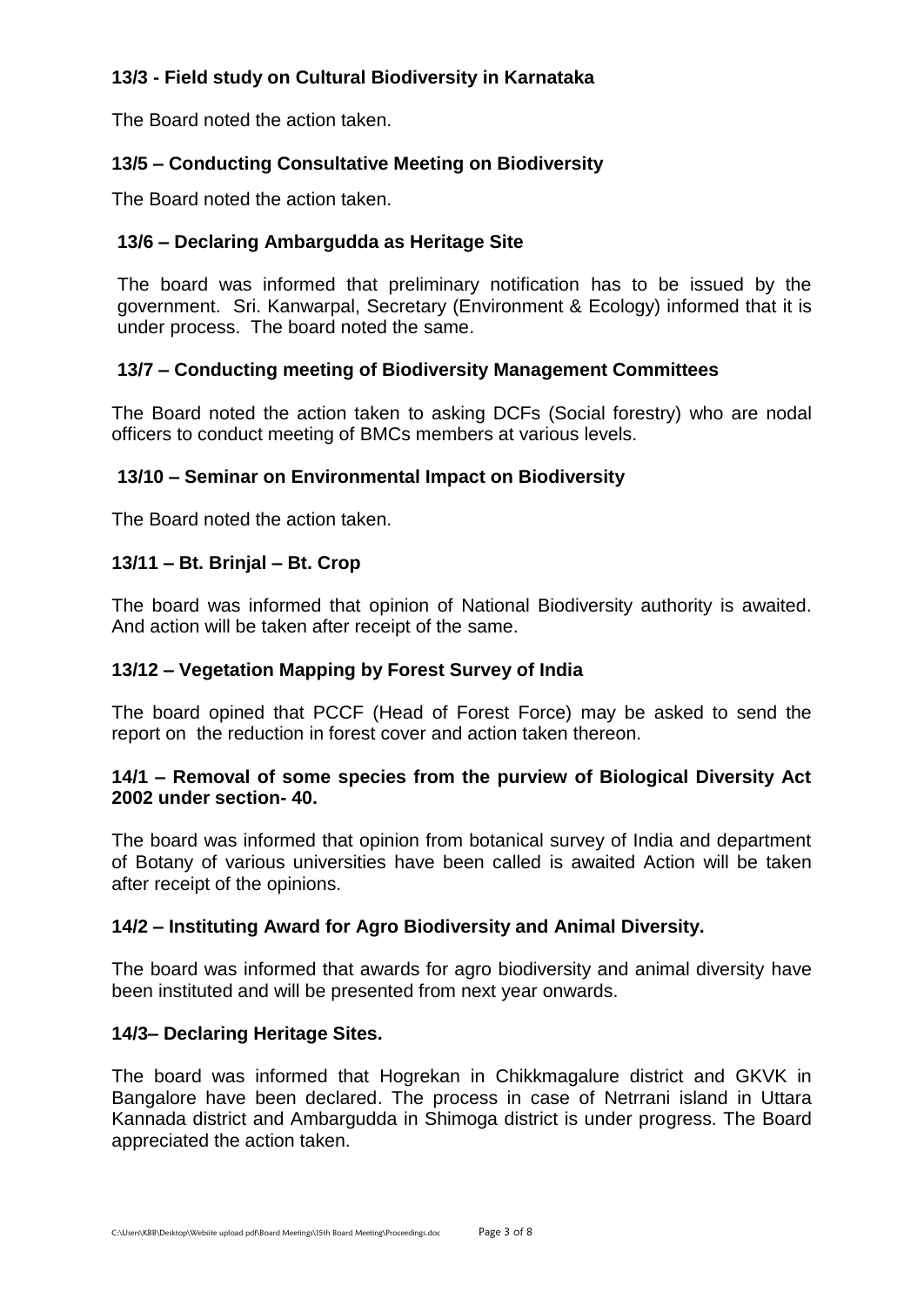# **14/4– Heritage Site Management Rules.**

As per suggestions of National Biodiversity Authority, Heritage site management rules are being modified. Secretary (Environment & Ecology) suggested to send the modified rules to National Biodiversity Authority, get the same approved and then place it before the board. After board's approval the same may be sent to the government for consideration and notification.

# **14/5– Declaring Heritage Trees.**

On this matter the Hon'ble minister for (Ecology and Environment) and chairman of the board suggested to write a letter to PCCF (Head of Forest Force) asking for details of trees with special significance and consider to declare the same as Heritage Trees. The Hon'ble minister for (Ecology and Environment) informed that in Muthodi Forest in Chickmagalore district there is a huge tree which can also be declared as Heritage Tree. Similarly such trees may be available in different region of the state. The Member Secretary informed that a request will be made through the News paper calling for the proposals and suggestions. The Board accepted the same.

# **14/6– Accounts for 2009-10.**

The board noted the action taken. The Board advised the Member Secretary to take further action to place the Audited Account and Annual report before the Legislature after receipt of the same from Accountant General, Karnataka.

# **14/7– TDS Payment through Internet Banking.**

The Board noted the action taken.

# **14/8– Protection of Estuaries.**

Dr. R.C.Prajapathi, Member secretary informed the board that report on survey work of kali and Aghanashini estuaries has come and this report would be placed before the expert committee on heritage sites to consider to declare some patches as heritage sites. The decision of the expert committee will be placed before the board. The Chairman, Western Ghat Task Force stressed that certain patches of Kali and Aghnansihin river are very important from Biodiversity angle as these patches have important and endemic fish and other aquatic species and needs to be conserved and protected from interference and high level of pollution.

The Board appreciated the sentiments and agreed to consider the report of Expert Committee with all the details to declare the same as Heritage Site.

# **14/9– Preparation of Documentary film.**

Sri. Ananth Hegde Ashisara suggested to include the details of heritage sites, declared by the government, in the documentary film. Sri. Kanwarpal, Secretary (Environment & Ecology) suggested to prepare the documentary film both in English and Kannada. The board accepted the suggestions. The Member Secretary informed the Board that the expression of interest is being called through News paper and same will be placed before the Board in the next meeting. The documentary film will be a show piece showing various aspects of Biodiversity of Karnataka to the delegates of Conference of Parties (CoP) in 2012 which will be attended by delegates from 192 countries.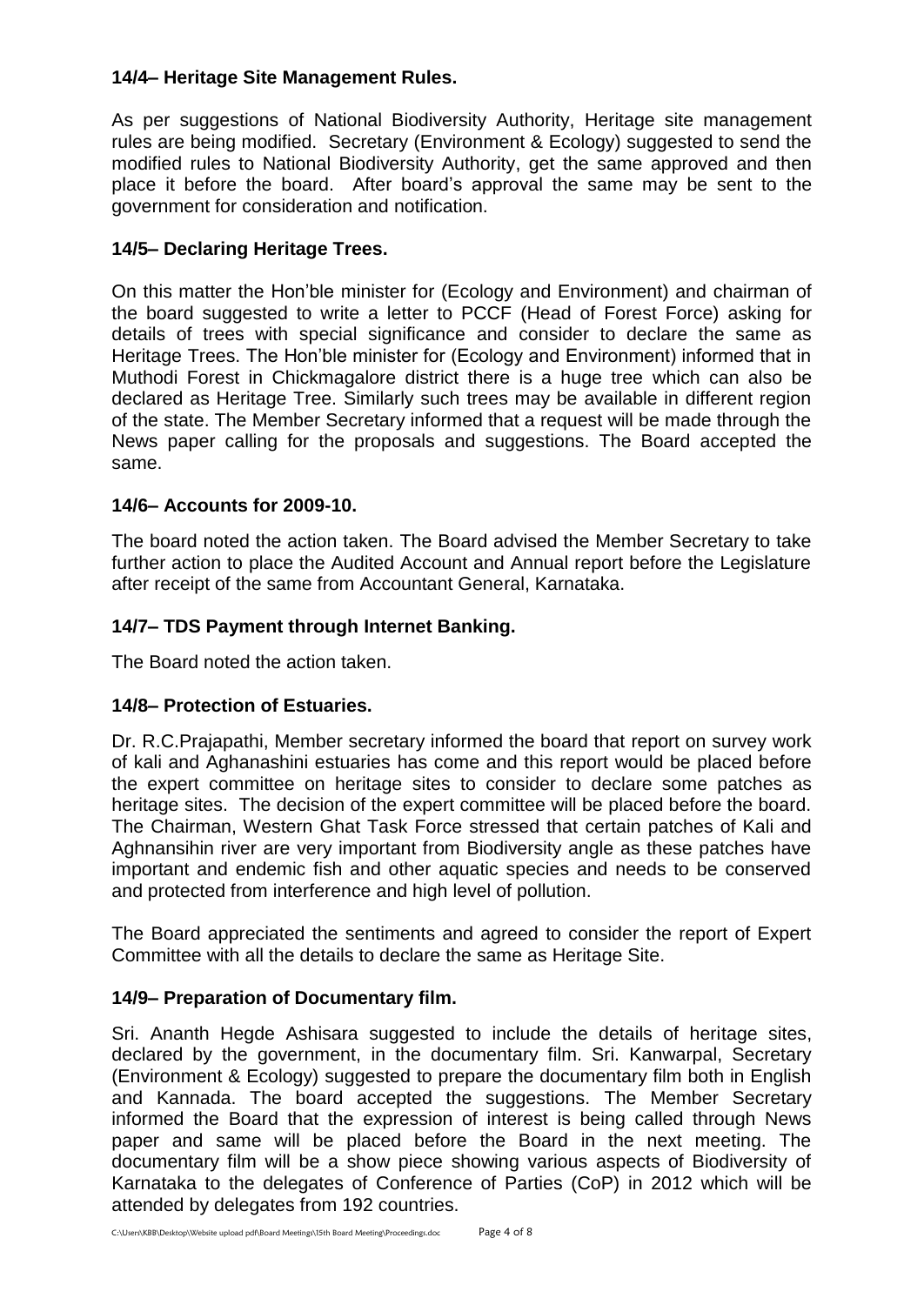# **14/10– Conference of Biodiversity Management Committees in Bangalore.**

The Board decided to conduct the conference of BMC in Bangalore after agriculture season is over.

#### **14/11– Conducting workshop on Agro Biodiversity.**

The board noted the action taken.

#### **14/12– Amendment to Karnataka Tree preservation Act.**

The board noted the action taken.

#### **14/13–Preparation of district level Action Plan on Biodiversity**

The Board was informed that the CEOs of all the ZPs in the state have been asked to prepare district biodiversity action plan as early as possible and submit the same to the board.

#### **14/14– Project proposal of Pilukula Nisarga Dhama Society (R)**

Secretary (Environment & Ecology) informed that in the first year Rs. 24/- lakhs will be provided to Pilikula Nisarga Dhama Society for establishment of and a botanical museum of the plants of Western Ghats and Rs.2.00 lakhs separately for survey and identification of sacred groves one time and next four years only Rs. 24/- lakh will be given and in this connection a government order will be issued. The board noted the same.

#### **14/15– Declaration from Bio Resources Industry.**

The board noted the action taken.

# **14/16– Project proposal of Baseline profiling of Cultural-Heritage Biodiversity Resources in select Eco-zones of Karnataka**

The project proposal submitted by INDICUS was discussed. The Member Secretary informed that the project is for profiling the cultural expression of the people related to various aspects of Biodiversity and associated Traditional Knowledge. The project is very important.. The Board considered the same and in view of importance of the project Board agreed to provide Rs. 5.00 lakhs for the project.

#### **15/1– Declaration of Natural Heritage Site.**

On the above subject the Board agreed in principle to consider the suggestion of Chairman, Western Ghat Task Force to consider the same as Heritage Site. The Board desired the Member Secretary to collect the relevant information and submit the same to the Board with justification and decision in the Expert Committee.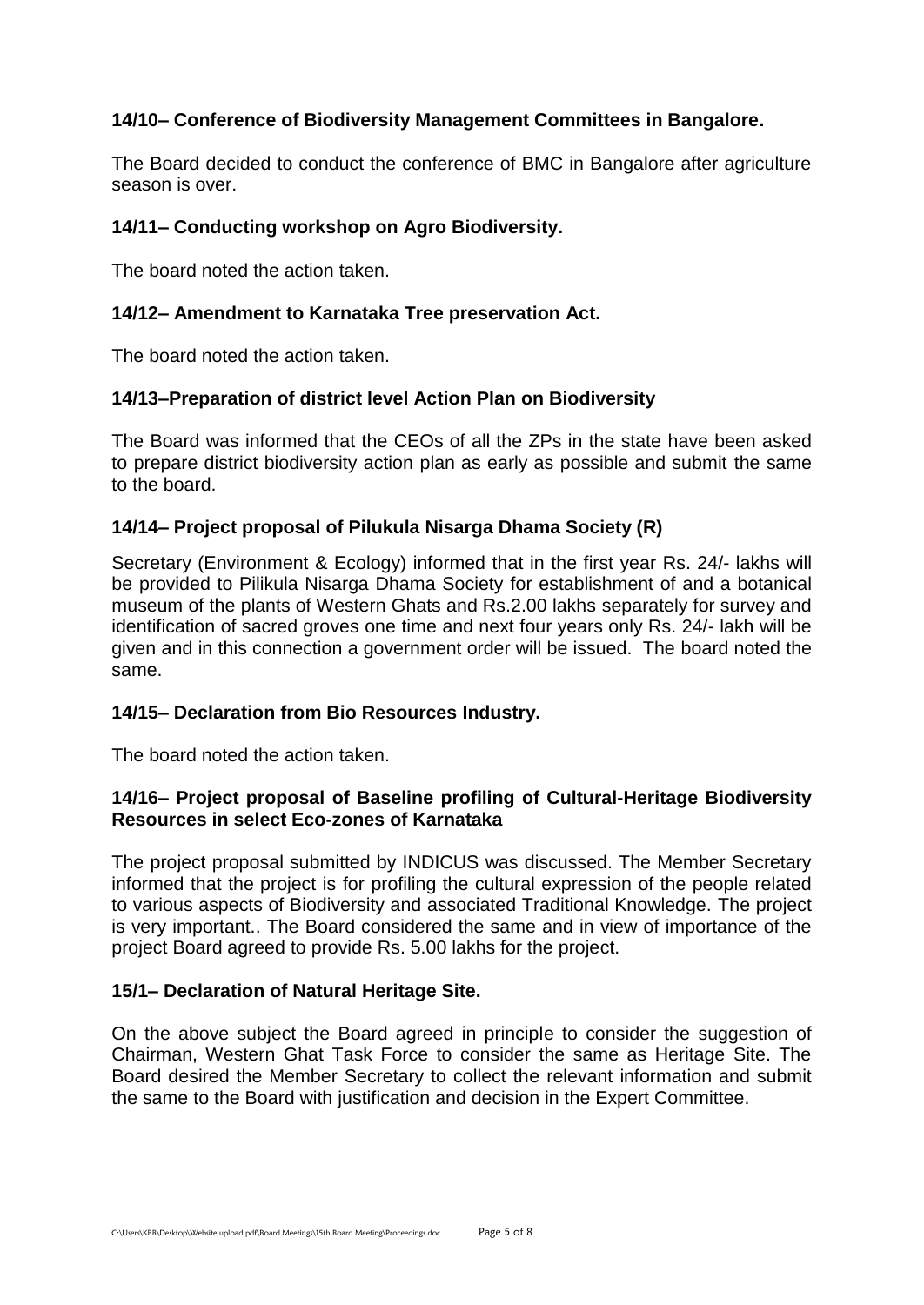# **15/2– Declaration of Agro Biodiversity Heritage Site.**

The suggestion of Chairman, Western Ghat Task Force to declare Varda river basin area as Heritage Site was favourably considered by the Board. The Chairman, Western Ghat Task Force stressed the point that the basin is very important from the point of view of Traditional Local variety the growers and conservers need to be motivated. The Board desired the Member Secretary to collect the relevant information and place the same before the Board in the next meeting. Opinion of the Expert committee and the Agriculture Department may be obtained.

# **15/3– Declaration of selected river patches as Heritage Site.**

The Board desired that the opinion of the Fisheries Department should be obtained and reason for not declaring the same as Fish sanctuaries by the Fisheries Department should be obtained and placed before the Board.

# **15/4– Dryzone forest Biodiversity Conservation Sites Network.**

The Secretary (Environment & Ecology) was of the opinion that it would not be proper to declare some areas with in the reserve forest in 13 districts as heritage sites. The Board was informed that the Dryzone conservation sites network consisting of many endemic and endangered species which are very useful in health system and will be appropriate to declare the same as Heritage Site under the Biological Diversity Act 2002.

Prof. Subash Chandra stressed that by declaring the same under Biological Diversity Act these areas will receive higher level of protection and conservation. The Member Secretary informed that there is no restriction in the act to declare such areas. The Secretary (Ecology and Environment) stated that the Board should not encroach upon the jurisdiction of other departments.

The Board decided the same favorably and desired that the opinion of the Principal Chief Conservator of Forests may be obtained before taking further action.

# **15/5– National conference on climate change and its impact on Natural Resources from 18th – 20th October 2010.**

The board considered the request of Bangalore University and agreed to provide Rs. 25,000/- financial assistance to organize the seminar on Climate change.

# **15/6– Conservation of Traditional Varieties of paddy.**

The board was informed the a workshop on "Conservation of traditional varieties of paddy" was organized at Banavasi. The board agreed to give Rs.25000/- to Deputy Conservator of Forests, Sirsi to meet the expenditure on workshop.

# **15/7– Composition of Expert Committees.**

The board was informed that chairman of the agro biodiversity expert committee has resigned expressing his inability to spend time to chair the meeting of expert committee due to personal reasons. The board decided to nominate Dr. Krishna Murthy, as chairperson of the Agro biodiversity expert committee.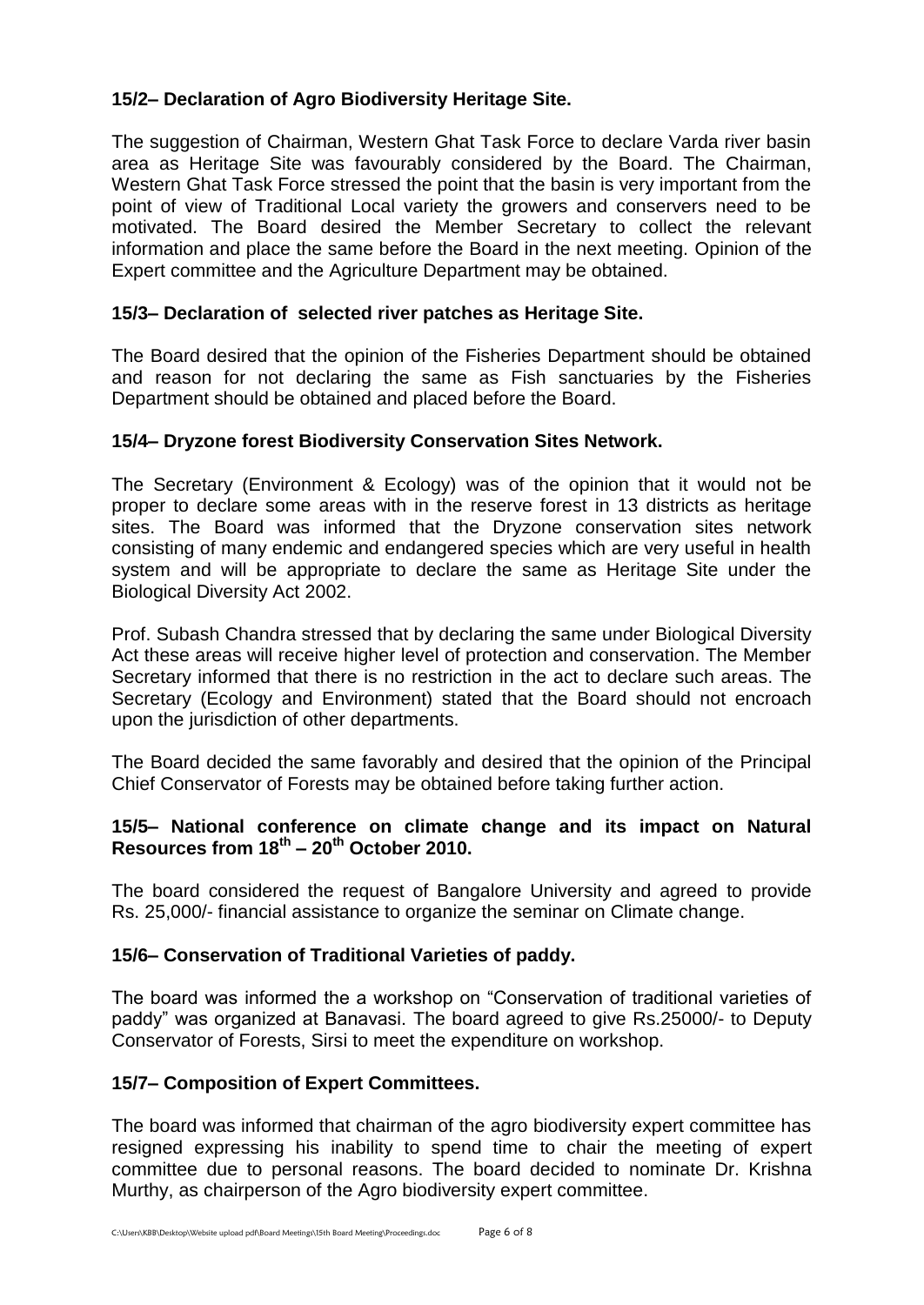#### **15/8– National Award.**

The Board was informed that the Government of India and National Biodiversity Authority at the  $6<sup>th</sup>$  National Meet at Chandigarh has given the Best Biodiversity Board Award of Karnataka Biodiversity Board. This is the Ist Award given by National Biodiversity Authority (Govt. of India) to any Board. The Board members congratulated Dr. R.C.Prajapati, Member Secretary for the same and placed on record the service rendered by the Member Secretary.

#### **15/9– Financial assistance to the Lake 2010 Symposium.**

The Board decided to provide financial assistance of Rs. 40,000 to the Karnataka State Council for Science and Technology, Indian Institute of Science, Bangalore to organize Symposium on Wetland Biodiversity and climate change in December 2010.

# **15/10–Integrated Ecological carrying capacity study of Uttara Kannada District.**

The Board was informed that the Center for Ecological Sciences of IISC, Bangalore is conducting Ecological carrying capacity study of Western Ghat. The Board desired that the Center for Ecological Sciences should make a presentation on the work done so far before release of 2<sup>nd</sup> installment.

#### **15/11– "Project on floristic diversity, ecological uniqueness, and Conservation strategies of riparian flora of Netravathi river system in Western Ghats" range of Dakshina Kannada.**

The Board discussed the project submitted by Prof. Korse and agreed to provide Rs.82,000/- for the Research work.

# **15/12–Declaration of Sri. Lakshmikantha Swamy, Medicinal Eco-park, Devaragudda (Sri giri), Padmanabhanagar, Bangalore as heritage site.**

The board was informed that a proposal has come from Sri. Dashavathara Lakshmikantha swamy temple trust, Padmanabhanagar, Bangalore, for declaring Devaragudda/Srigiri, about 1.46 acres of hillock in that area as heritage site. In the proposal the temple trust has informed that the BBMP has undertaken a project to convert this area into a high tech park with decorative lights. This project by BBMP destroys the Biodiversity of the park.

The Member Secretary informed the Board that the Assistant Conservator Forests, Karnataka Biodiversity Board has been asked to conduct an enquiry to collect the opinion of BBMP and other stakeholders and submit the report. The report is still awaited. The Board desired that the enquiry report should be placed before the Board in the next meeting. Meanwhile the BBMP should be addressed to safeguard and conserve the present Biodiversity of the Park.